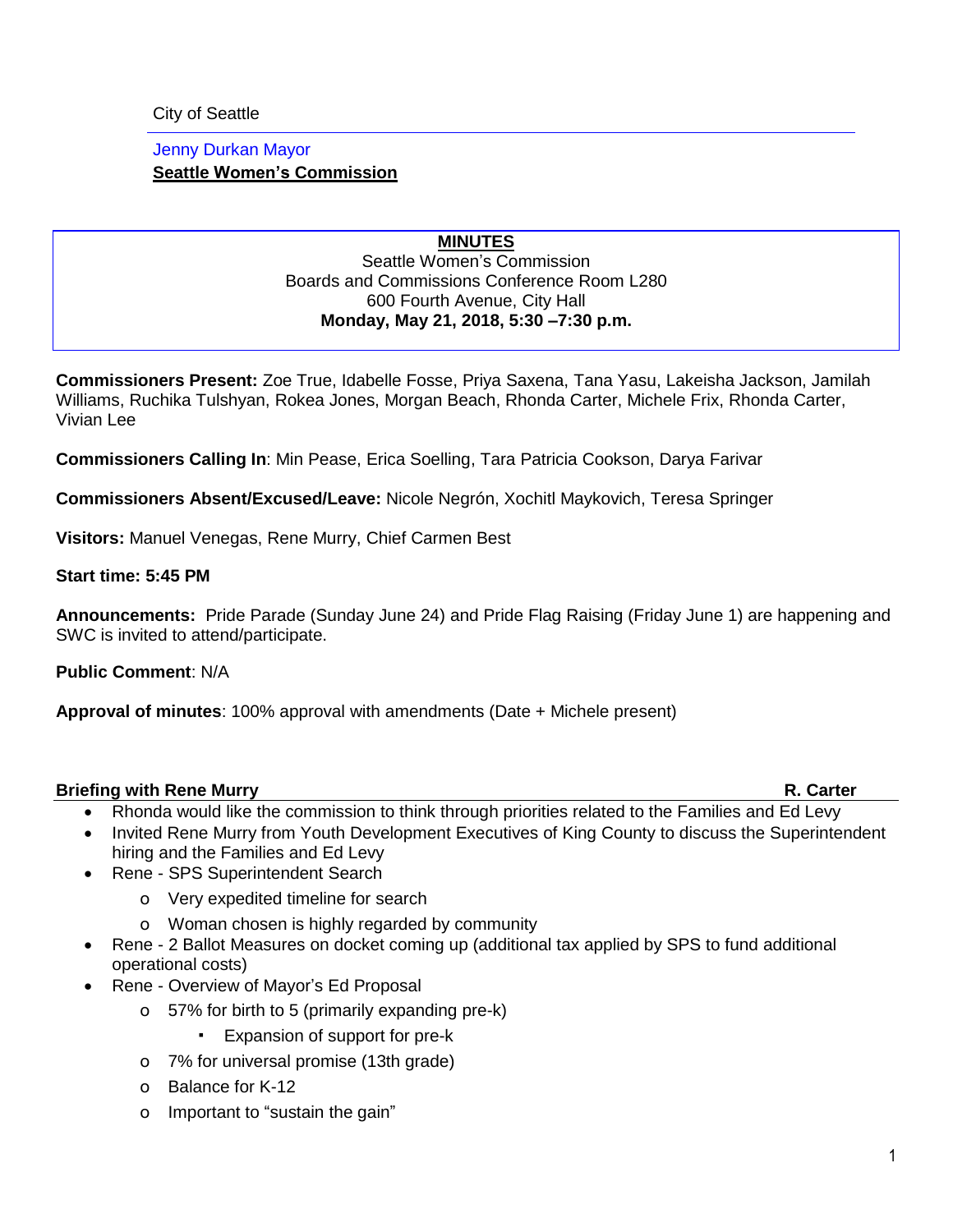- In other words, must continue to invest in students beyond birth to 5
- o Possible that there will be many summer learning providers left out of the levy
- o not for operations not for capital, because COS does not fund SPS
- Erika Do any of the summer programs that may be cut provide free food to young people?
	- o Rene The programs may be compromised; the availability of food will likely remain, but programs delivering it may be different.
- Rene Licensing for Early Learning is more expensive per square foot.
	- Rokea Will the Universal Promise program only be available to high school students?
		- o Rene- targeted population is foster and homeless youth
- Rokea Are there any conversations between Ed Agencies and Transit Agencies about sharing of space for education purposes
	- o Rene Transportation Committee at State Level got fee added to all things purchased for construction of Sound Transit 3 "for educational support for vulnerable youth."
	- o Biggest thing is facilities. Several education oriented groups vying for funds.
- Rene We need equitable support; early learning AND k-12
	- Tana Disappointed in SPS poor outcomes for students of color
		- o How will this money be used to provide real care for homeless youth?
		- o Rene Many of the organizations (like REWA) we work with provide family-based services for youth.
- Morgan Does anybody have thoughts on actions SWC could take to address this?
	- o Rokea Might be a good opportunity to point out potential gaps.
	- o Zoe Loss of summer food provisions might be a big deal for youth and families
	- o Erica Happy to work on letter (Huge community health issue)
	- o Zoe loss of before and after care, summer care, would disproportionately impact women
	- o Michele Cutting programs like this so suddenly is a huge gap; expecting philanthropy to fill the gap so suddenly is myopic; cutting programs means cutting jobs and capacity that has been developed over time
- Priya *Motion to write letter (Erica will write) Motion passes unanimously*
- Min Would love to follow up on housing and licensing piece for Equitable Development subcommittee

# **MeToo Event Debrief All**

- *Standing Ovation :-)*
- Priya Thought event was wonderful. Received feedback from a couple speakers who felt that few commissioners greeted them during the event.
- Morgan Halima (first speaker) invited SWC to attend Gender Justice (SU) meeting on Wednesday
	- o Halima shared that the space felt liberating
- Ruchika Thank you Idabelle for bringing trauma counselor to the event for people to access
- Michele Such a powerful event, and one that should happen with more regularity. Connection to The Moth could be a great opportunity.
- Morgan there were a lot of policy issues raised at the event. good opportunity for commission to address policy actions.
- Priya Yes, one issue was *rape kit backlog*
	- o Zoe Seattle has committed to analyzing all kits in backlog
	- o Chief Best Yes, SPD is dedicated to completing all rape kits and we are on track.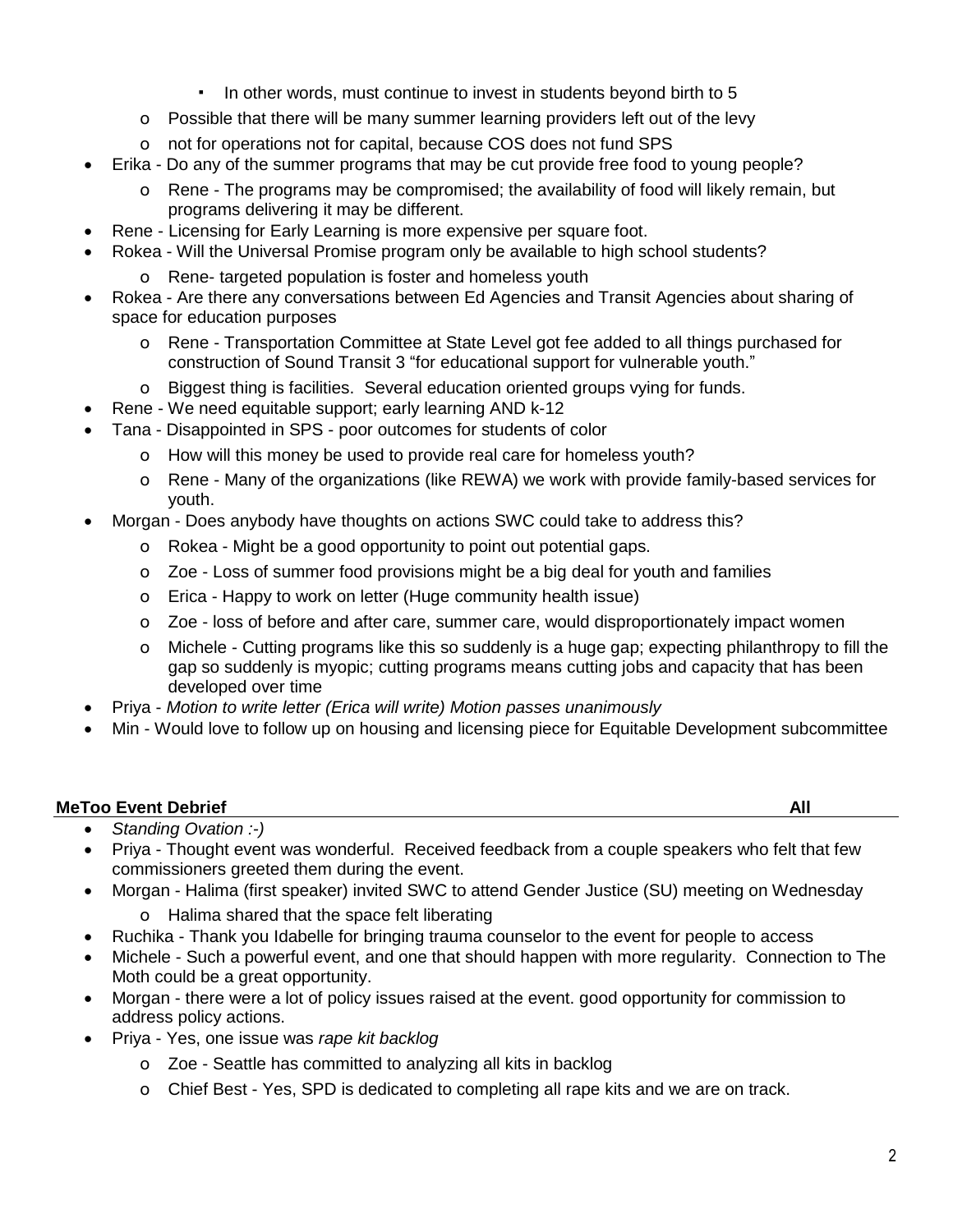### **Community Health & Wellness Committee Homelessness Event All**

- *Zoe - Subcommittee has been doing a lot of work to get this event off the ground*
	- o *Nicole has managed to get the Riveter free of charge, in addition to light catering*
- Speakers include: Representative Nicole Macri, Cheryl Sesnon, Nikki Gane, Doula from Open Arms, Potentially Councilmember Gonzales, Three people with lived experience of homelessness
- Someone from Seattle Times will moderate the panel
- Hear stories from people who have personal experience with homelessness
- Panel discussion from people working in services and local government policy
- Would like to pay speakers (those who have experienced homelessness)
- Would like to have somebody from private sector but haven't had much luck
- Rhonda will reach out to government person from Zillow
- Erica would like to invite her colleague: author of "Catching Homelessness"
- Priya Is the event kid friendly?

# **Sub-Committee Report-Outs I. Fosse/All**

- *Community Health and Wellness*
	- o *See above*
- *Education and Economic Opportunities*
	- o See discussion of Families and Ed Levy above
	- o 2-year priority of childcare
		- What are the levers? Market is broken
		- Can we form a Childcare Voltron?
		- Levers may be: zoning, licensing, facilities
		- Mayor Durkan made a promise to look at surplus land for childcare facilities
- *Equitable Development*
	- o Housing Justice study is coming along; data is really heartbreaking and also tedious to get through; really need help with data entry
	- o Study is important because women with children are the face of eviction
	- o Jamilah Min and I have been doing work on harassment in transit
		- spoke with Major Dave Jutilla from King County Sheriff to talk about the King County Metro campaign to address sexual harassment on buses
- *Violence Prevention and Justice*
	- o Michele Seattle Foundation hosting an event about violence against women and girls in Guatemala (Event June 1st from 3:30-5:30)
- *5-Commission Homelessness Committee (Manuel Venegas)*
	- o *Recommends catching up on notes from Danielle Wallace*
	- o *Tomorrow at CRUEDA meeting there will be discussion on the MDAR*
		- *CM Herbold has two big questions*
			- *What is the commissions' position on encampment removals?*
			- *What are recommendations for changes based on own monitoring of practices.*
	- o LGBTQC is not on the ground for these removals, so cannot make 'monitoring' comments